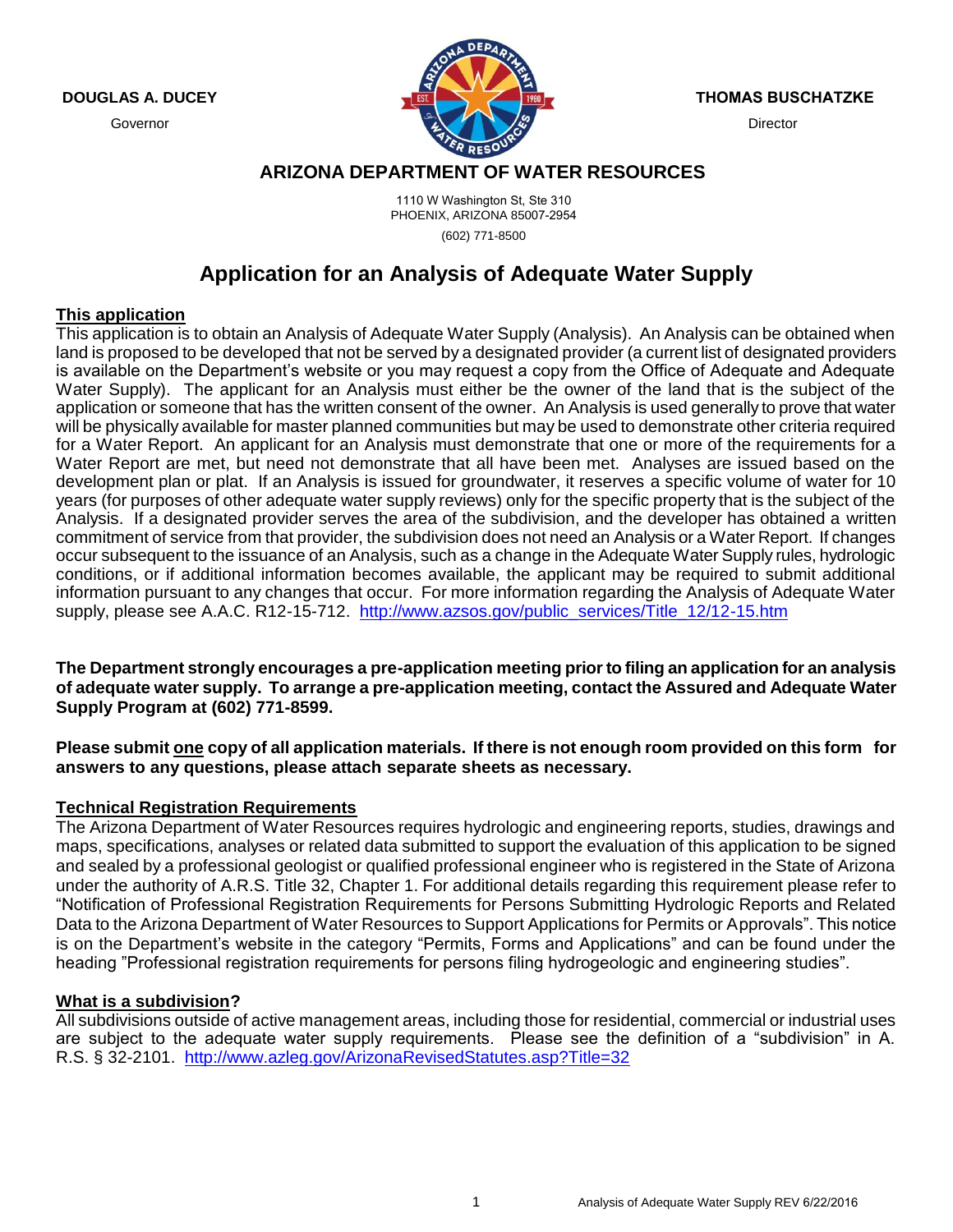# **Time Frames for Review of Your Application**

Within one hundred and twenty (120) days after receipt of your application, the Department will determine whether your application should be granted or denied, unless this time frame is extended as described below. In processing your application, the Department will first determine whether the application is administratively complete (administrative completeness review), and then whether the application meets the substantive criteria established by statute or rule (substantive review). Each of these reviews will be completed within the times stated below. The time for the administrative completeness review plus the time for the substantive review is referred to the overall time frame.

### **1) Administrative Completeness Review Time Frame**

Within sixty (60) days after receipt of your application, the Department will determine whether your application is complete. After your application is complete, the Department will proceed with substantive review. If the Department determines that your application is incomplete, the Department will provide a written notice, including a comprehensive list of specific deficiencies. Until the missing information is received, both the administrative completeness review and the overall time frames will be suspended. When the Department receives the missing information, the administrative completeness review and overall time frames will resume. Your application will not be complete until all of the requested information is received. If you do not supply the missing information within sixty (60) days of receiving the written notice, your application may be denied.

### **2) Substantive Review Time Frame**

Within sixty (60) days after the Department determines that the application is complete, the Department will review your application to determine whether it meets the substantive criteria required by statute or rule. By mutual written agreement between you and the Department, the time for substantive review may be extended by up to 30 days, which is twenty five (25) percent of the overall time frame as provided in A.R.S. § 41-1075 (B). http://www.azleg.gov/ArizonaRevisedStatutes.asp?Title=41 During the substantive review, the [Department may make one written request for additional in](http://www.azleg.gov/ArizonaRevisedStatutes.asp?Title=41)formation. You may also agree in writing to allow the Department to submit supplemental requests for additional information. If additional information is requested by the Department, both the substantive review and overall time frames will be suspended. When the additional information is received, the substantive review and overall time frames will resume. At the end of the Department's substantive review, the Department will send you a written notice either granting or denying your application. If your application is denied, the notice will included the justification for the denial and an explanation of your right to appeal the denial.

# **NOTICE: A.R.S. § 41-1030(B), (D), (E) and (F) provide as follows:**

B. An agency shall not base a licensing decision in whole or in part on a licensing requirement or condition that is not specifically authorized by statute, rule or state tribal gaming compact. A general grant of authority in statute does not constitute a basis for imposing a licensing requirement or condition unless a rule is made pursuant to that general grant of authority that specifically authorizes the requirement or condition.

D. This section may be enforced in a private civil action and relief may be awarded against the state. The court may award reasonable attorney fees, damages and all fees associated with the license application to a party that prevails in an action against the state for a violation of this section.

E. A state employee may not intentionally or knowingly violate this section. A violation of this section is cause for disciplinary action or dismissal pursuant to the agency's adopted personnel policy.

F. This section does not abrogate the immunity provided by section 12-820.01 or 12-820.02.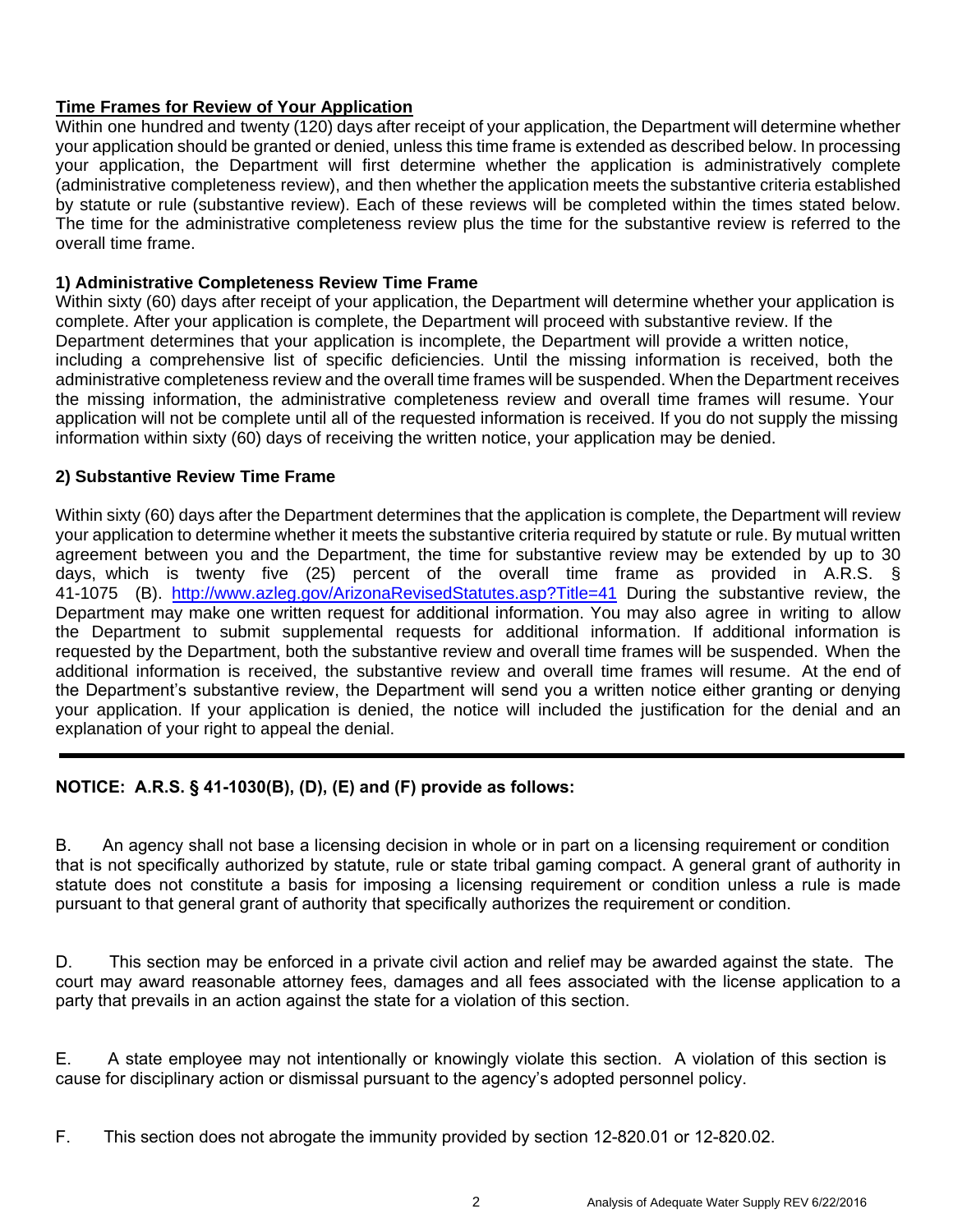| ARIZONA DEPARTMENT OF WATER RESOURCES<br>OFFICE OF ASSURED AND ADEQUATE WATER SUPPLY<br>1110 W Washington St, Ste 310 | <b>DATE RECEIVED:</b> |
|-----------------------------------------------------------------------------------------------------------------------|-----------------------|
| PHOENIX, ARIZONA 85007-2954                                                                                           |                       |
| (602) 771-8500 Fax: (602) 771-8689                                                                                    |                       |
| assuredadequate@azwater.gov                                                                                           |                       |
| <b>APPLICATION NO:</b>                                                                                                |                       |

#### **ANALYSIS OF ADEQUATE WATER SUPPLY APPLICATION**

**I DO HEREBY** certify that the information contained in **this application and all information accompanying it is true and correct to the best of my knowledge and belief. NOTE:** All owners must sign (attach additional sheets, if necessary **NOTE:** You may use the Department's Letter of Authorization for Signature form to give another person the authority to sign this application on your behalf, or you may submit a letter signed by you and dated within 90 days of the date this application is submitted, authorizing your representative to submit applications for permits regarding the land to be included in this Analysis.

Please print the name and title of the owner or the owner's authorized agent (if signator is someone other than the owner)

Signature of Owner or Owner's Authorized Agent Date

#### **PART A - GENERAL INFORMATION**

- **1.** Has an Analysis of Adequate Water Supply (Analysis) or a Water Report previously been issued for this property?  $\Box$  Yes  $\Box$  No. If "yes," this may not be the appropriate application form. Please contact the Office of Assured and Adequate Water Supply for assistance.
- **2.** Development information:
	- **a.** Name of the development:

|   |     |  |  |  | nated Number of Residential Lots: |  |  |
|---|-----|--|--|--|-----------------------------------|--|--|
| . | --- |  |  |  |                                   |  |  |

**b.** Location of the development: Township Range Range Range Rection(s) If there is more than one township and range, please list them on a separate page and reference as an attachment. See attachment \_\_\_\_\_\_\_\_\_\_\_\_\_\_\_\_\_\_\_\_\_\_\_\_\_\_\_\_\_\_\_\_\_\_\_\_\_\_\_\_\_\_\_\_\_\_\_\_\_\_\_\_\_\_\_\_\_\_\_\_\_\_\_\_\_\_\_\_\_\_\_\_\_\_\_\_\_\_

City: \_\_\_\_\_\_\_ County: \_\_\_\_\_\_\_\_\_\_\_\_\_\_\_\_\_\_\_\_\_\_\_\_\_\_\_\_

**3.** Method of water distribution (if known):  $\Box$  Central distribution system (water provider) or  $\Box$  Dry lot (individual wells) If there will a be central distribution system, identify the water provider that will be serving the development and the water provider's system name, if applicable. The water provider must be the same entity that will sign the Notice of Intent to Serve. If there will be more than one water provider for the development, please identify both water providers. Primary Water Provider:  $\qquad \qquad \qquad 3$ System No. 91-\_\_\_\_\_\_\_\_\_\_\_\_\_\_\_\_\_\_\_\_\_\_\_\_\_\_\_\_\_\_\_\_\_\_\_\_\_ (Contact the Office of Assured and Adequate Water Supply)

Secondary Water Provider (if applicable): System Name: System Name: System Name:

**4.** Contact person for questions regarding this application:

| Name:    |         |      |
|----------|---------|------|
| Company: | E-Mail: |      |
| Address: | Phone:  | Fax: |
|          |         |      |

**5.** Owner(s) of the property or Developer (if applicable) (attach additional sheets, if necessary):

| Owner:                     | Phone:  | Fax: |
|----------------------------|---------|------|
| Address:                   | E-mail: |      |
| Developer (if applicable): | Phone:  | Fax: |
| Address:                   | E-mail: |      |

**NOTE:** Please attach proof of ownership in the form of a title report, condition of title report, limited search title report, or recorded deed, dated within 90 days of the date this application is submitted to the Department. If the application is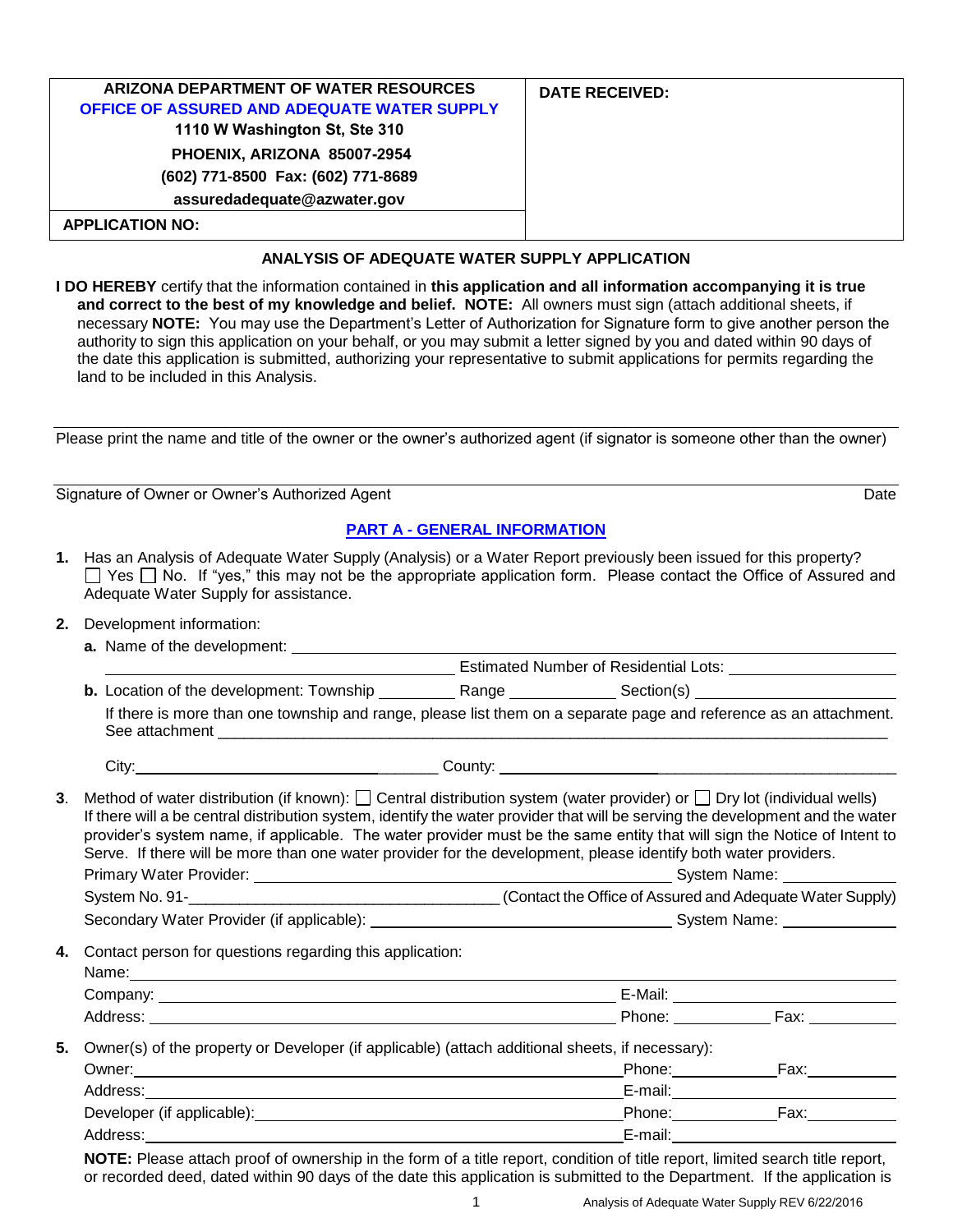submitted by someone other than the owner, such as a developer, written consent of the owner must be provided in addition to proof of ownership. Reference as attachment(s): \_\_\_\_\_\_\_\_\_\_\_\_\_\_\_\_\_\_\_\_

- **6.** Please include a copy of the proposed development plan map (reference as attachment):
- **7.** Please indicate which assured water supply requirements you intend to prove with this application, pursuant to A.A.C.

R12-15-712(E):

I am seeking to prove:

 **Physical availability (A.A.C. R12-15-716) Continuous availability (A.A.C. R12-15-717)** 

**Legal availability (A.A.C. R12-15-718) Adequate water quality (A.A.C. R12-15-719)** 

#### **PART B - DEMAND ESTIMATE AND LAND USES**

Please use the Subdivision/Development demand calculator provided by the Department to estimate the development's demand. See the Department's website at [http://www.azwater.gov](http://www.azwater.gov/) and click on Permits, Forms and Applications to download a copy of the demand calculator **OR** provide a detailed explanation of the assumptions used in estimating the development's water demand and reference the demand calculator and/or the assumptions used as an attachment. Attachment:

**NOTE:** Acreages used in the demand estimate should correspond to the development plan map referenced in question A.6 above. Account for all the acres within the exterior boundary of the development plan, even if they will not be using water. If an area (or tract) will not be using water, please explain why not (i.e. natural open space, etc.).

**ESTIMATE OF ANNUAL WATER DEMAND:** acre-feet per year

### **PART C - CONTINUOUS AVAILABILITY AND LEGAL AVAILABILITY OF SOURCE WATER**

**Development will be a dry-lot subdivision**. **NOTE:** The Director will presume that a well will be drilled on each individual lot.

**Water provider is unknown at this time.** If this applies, please answer Question 1., as it applies to the development in general, not a specific water provider, and then skip to Part D.

**1.** Indicate proposed water sources for water provider(s):

To complete the table below, multiply the Total Annual Demand computed in Part B by 100 to obtain the 100-year demand and enter at the bottom of the chart. Enter the appropriate 100-year demands for each type of water delivered to the subdivision for each category.

|                                                        | 100 Year Volume (ac-ft) |                           |  |
|--------------------------------------------------------|-------------------------|---------------------------|--|
| <b>Source of Supply</b>                                | <b>Primary Provider</b> | <b>Secondary Provider</b> |  |
| Groundwater                                            |                         |                           |  |
| Colorado River Water:<br>Direct treatment and delivery |                         |                           |  |
| Stored and Recovered water                             |                         |                           |  |
| Surface Water:<br>Direct treatment and delivery        |                         |                           |  |
| Stored and Recovered water                             |                         |                           |  |
| Effluent:<br>Direct treatment and delivery             |                         |                           |  |
| Stored and Recovered water                             |                         |                           |  |
| Other                                                  |                         |                           |  |
| <b>Total 100-yr Volume</b>                             |                         |                           |  |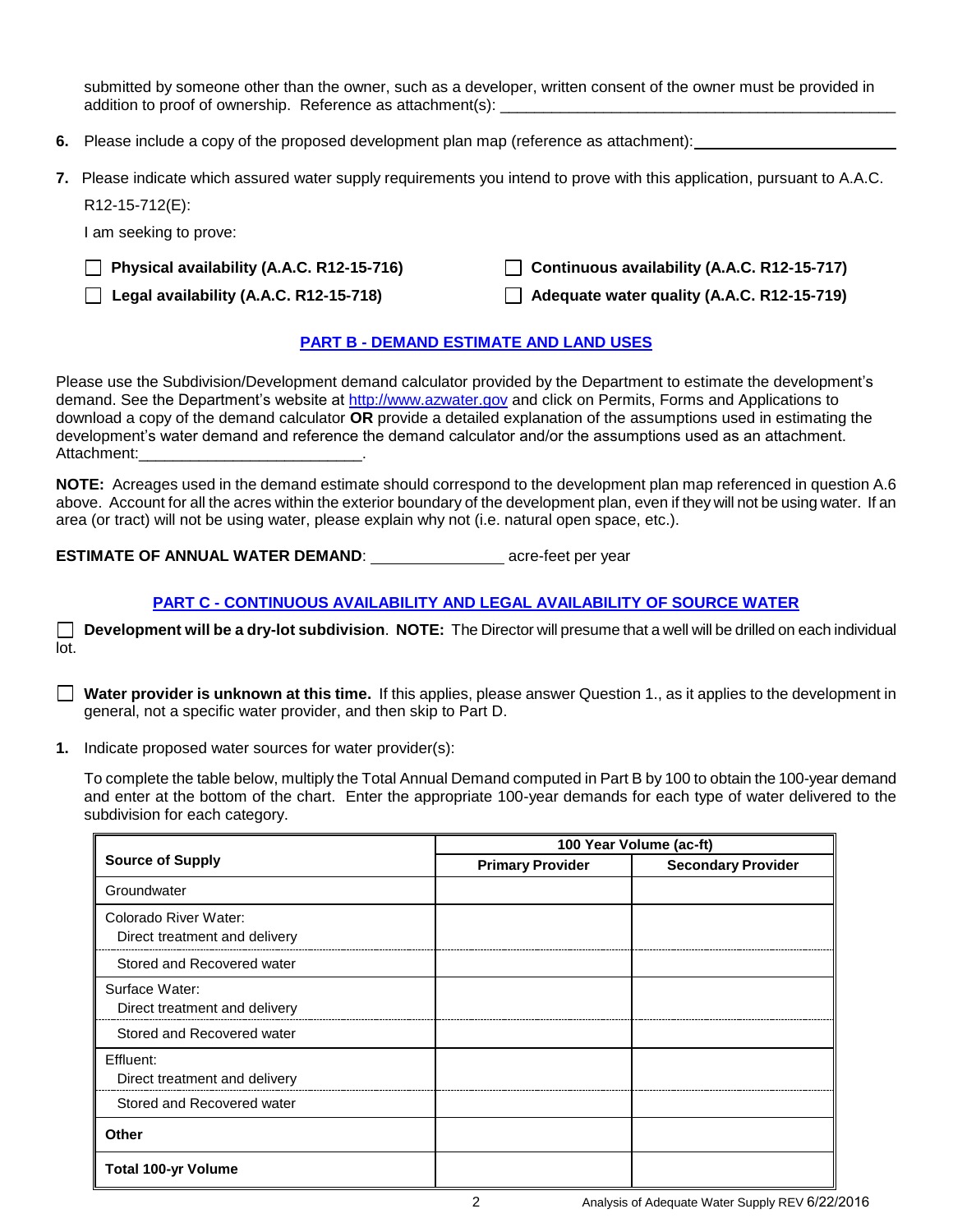#### **2.** Is the subdivision within the providers' CC&N or district boundary (if applicable)?  $\Box$  Yes  $\Box$  No

**3.** See A.A.C. R12-15-717 and R12-15-718 for documentation that should be submitted as evidence of continuous availability and legal availability (respectively) for each source of supply. Please reference attachment(s):

### **PART D - PHYSICAL AVAILABILITY OF SOURCE WATER**

- **1.** A comprehensive hydrologic study must be submitted with this application, unless the Department has previously reviewed the hydrologic conditions for this area and has issued a valid Letter of Water Availability or Physical Availability Determination. The Department has adopted a substantive policy statement to provide guidelines for preparing a new hydrologic study. The policy statement is available on the Department's website at [http://www.azwater.gov](http://www.azwater.gov/) under the Permits, Forms and Applications page. Please indicate the evidence of physical availability and reference as an attachment: \_\_\_\_\_\_\_\_
	- $\Box$ Water Availability Letter  $\Box$  Physical Availability Determination  $\Box$
- 
- 
- New Hydrologic Study  $\Box$  Other, please specify:  $\Box$

#### **Technical Registration Requirements**

The Arizona Department of Water Resources requires hydrologic and engineering reports, studies, drawings and maps, specifications, analyses or related data submitted to support the evaluation of this application to be signed and sealed by a professional geologist or qualified professional engineer who is registered in the State of Arizona under the authority of A.R.S. Title 32, Chapter 1.

- **2.** Requesting a depth-to-static water level requirement exemption, per R12-15-716(C). **NOTE:** At the time of the Water Adequacy Report application, financial capability to obtain groundwater at the lower depth must be proven.
- **3.** If this application references a Physical Availability Determination (PAD) and groundwater will be withdrawn from well locations different from those reviewed for the PAD application on which the physical availability for this application is based, please provide the legal description (township, range, section, 180, 40, 10 quarter sections) of each proposed well that will be used to meet the estimate of annual water demand for this application and include the actual or anticipated pump capacity of each well in gallons per minute.
- **4.** If you had a pre-application meeting with the Department, please indicate the date of that meeting:
- **5.** If you submitted a hydrologic study proposal to the Department's Hydrology Division for their review prior to submitting this application, please indicate the date of submittal of the hydrologic study proposal: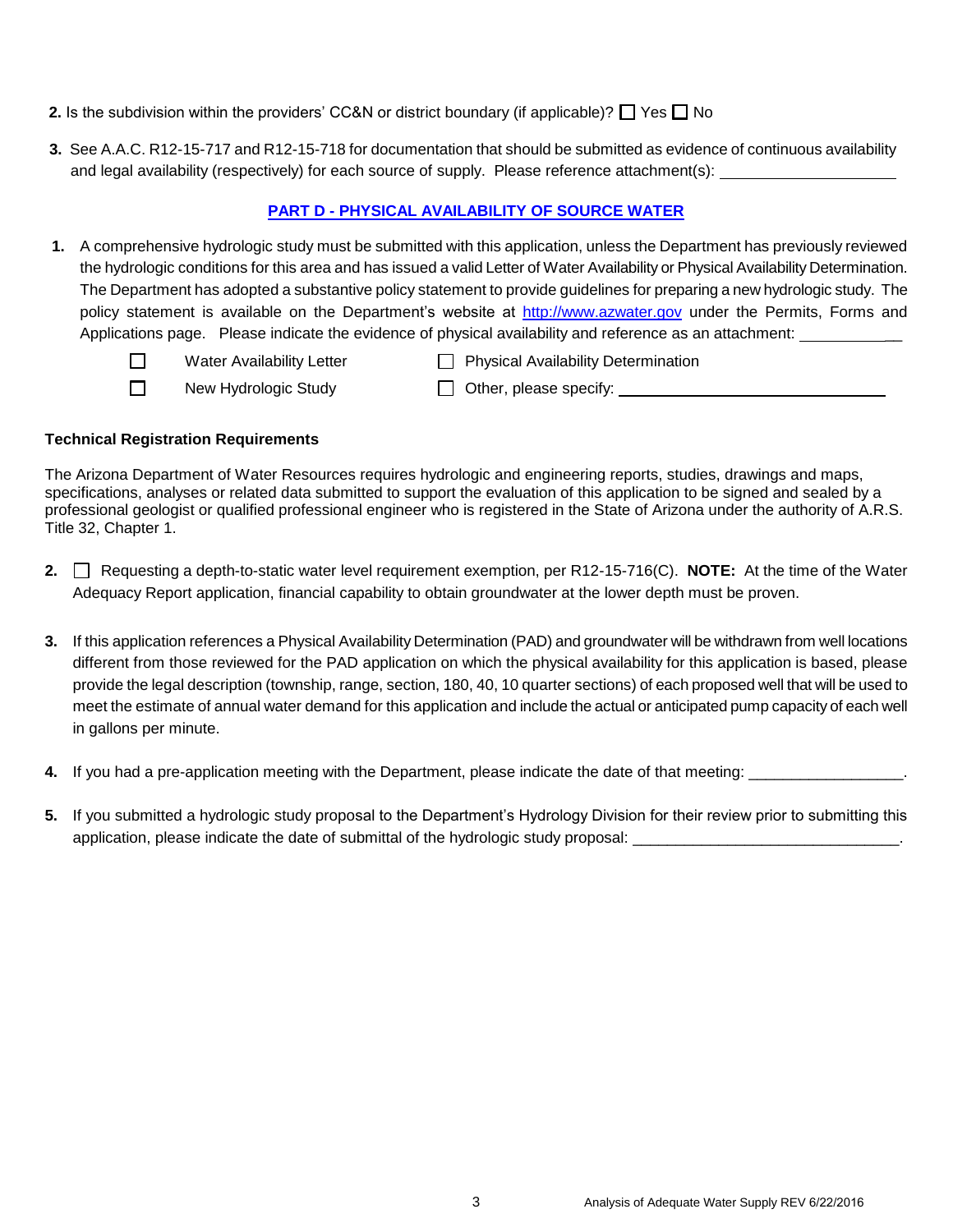#### **PART E - WATER QUALITY**

- **1.** Are the well or wells from which water will be withdrawn for the development within one mile of a Water Quality Assurance Revolving Fund (WQARF) or Superfund site?  $\Box$  Yes  $\Box$  No. If "Yes", please submit a contaminant migration and mitigation analysis demonstrating that the water supply will continue to meet the water quality requirements in A.A.C. Title 18, Chapter 4 (reference as attachment):
- **2.**  $\Box$  Water provider(s) serving the development will be regulated by the Arizona Department of Environmental Quality (ADEQ) or another governmental entity with equivalent jurisdiction. If this applies, independent proof of adequate water quality is not required, please skip to Part F. **NOTE:** If there is more than one water provider, and one or more of the providers are not regulated as indicated above, please answer question 4 for each of the unregulated providers.
- **3.** If the development will be a dry-lot subdivision, please provide current (within the last 60 days) analytical results on water samples taken from a well or wells constructed *within the development*, or near where the wells will be drilled, demonstrating that the water meets the water quality requirements in A.A.C. Title 18, Chapter 4 (reference as attachment):
- **4.** If the development will be served by a central provider that serves 15 customers or less, provide current (within the last 60 days) analytical results on water samples taken from a well or wells constructed *within the service area serving the development*, demonstrating that the water meets the water quality requirements in A.A.C. Title 18, Chapter 4, and reference as attachment:

**NOTE:** Information on the required water quality analyses may be found at the ADEQ website [http://www.adeq.gov.](http://www.adeq.state.az.us/environ/water/dw/index.html)

### **PART F – FEES**

**The initial fee for an Analysis of Adequate Water Supply Application is \$1,000. Total fees for this application are based upon an hourly billable rate, which can be found on the ADWR web site @www.azwater.gov. If the costs of reviewing your application exceed \$1,000, you will be invoiced for the difference, up to a maximum total fee of \$10,000.** Payment may be made by cash, check, or credit card (if you wish to pay by credit card, please contact the Office of Assured and Adequate Water Supply at 602-771-8599). Checks should be made payable to the Arizona Department of Water Resources. In addition to the hourly application fee, the applicant must pay any review-related costs associated with the application and the actual cost of mailing or publishing any legal notice of the application or any notice of a pre-decision administrative hearing on the application. Review-related costs are: (1) costs associated with a pre-decision hearing on the application, such as court reporter services and facility rentals for the hearing, and (2) mileage expenses for a site visit conducted before issuing a decision on the application. **Failure to enclose the initial application fee will cause the application to be returned. Fees for an Analysis of Adequate Water Supply Application are authorized by A.R.S. § 45-113 and R12-15-703.**

**INITIAL FEE DUE: \$1,000.00**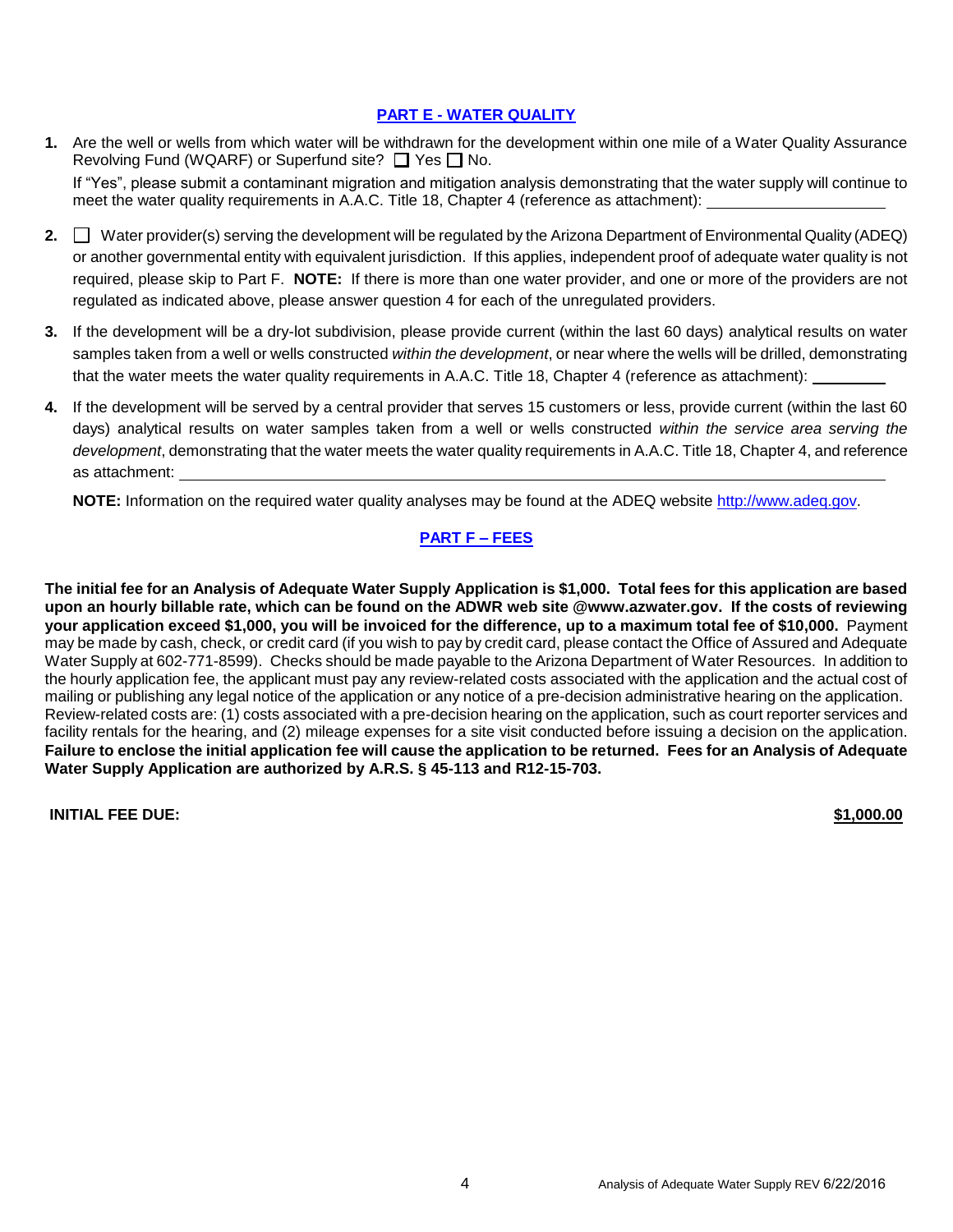# **ARIZONA DEPARTMENT OF WATER RESOURCES**

# **OFFICE OF ASSURED WATER SUPPLY**

**1110 W Washington St, Ste 310 PHOENIX, ARIZONA 85007-2954 (602) 771-8500**

#### **NOTICE OF INTENT TO SERVE**

| Subdivision/Development Name ("Subdivision"): __________________________________                                                                                                                                                                                                                                                                                                                                                                                                                                                                                                                                                                                                                                                                                                                                                                                                       |              |                                                       |
|----------------------------------------------------------------------------------------------------------------------------------------------------------------------------------------------------------------------------------------------------------------------------------------------------------------------------------------------------------------------------------------------------------------------------------------------------------------------------------------------------------------------------------------------------------------------------------------------------------------------------------------------------------------------------------------------------------------------------------------------------------------------------------------------------------------------------------------------------------------------------------------|--------------|-------------------------------------------------------|
|                                                                                                                                                                                                                                                                                                                                                                                                                                                                                                                                                                                                                                                                                                                                                                                                                                                                                        |              |                                                       |
| <b>Municipal Provider:</b>                                                                                                                                                                                                                                                                                                                                                                                                                                                                                                                                                                                                                                                                                                                                                                                                                                                             |              |                                                       |
| If the Municipal Provider has several divisions, please specify service area in which the Subdivision is located                                                                                                                                                                                                                                                                                                                                                                                                                                                                                                                                                                                                                                                                                                                                                                       |              |                                                       |
| ADEQ Public Water System Number:                                                                                                                                                                                                                                                                                                                                                                                                                                                                                                                                                                                                                                                                                                                                                                                                                                                       |              | Please indicate the number valid for this Subdivision |
| <b>Municipal Provider Type:</b><br>City or Town;<br>Irrigation District;<br>Water Improvement District;<br>Private Water Company Regulated by the Arizona Corporation Commission ("PWC"):<br>Is the Subdivision within the PWC's existing Certificate of Convepience and Necessity ("CC&N")?   Yes   Ves<br>If "Yes" date of submittal:<br>Please include a copy of the application for extension and reference as an attachment.<br>If the Subdivision is not within the PWC's CC&N, a Certificate of Assured Water Supply will not be issued until the CC&N has been<br>extended to include the Subdivision.<br>Homeowners' Association ("HOA")<br>If HOA, please provide the documents that establish the HOA and evidence that the Arizona Corporation Commission ("ACC")<br>has adjudicated the HOA "not for public service," and therefore not subject to regulation by the ACC. |              |                                                       |
| <b>COMPLETE THIS SECTION IF SUBDIVISION IS LOCATED WITHIN AN ACTIVE MANAGEMENT AREA:</b>                                                                                                                                                                                                                                                                                                                                                                                                                                                                                                                                                                                                                                                                                                                                                                                               |              |                                                       |
| Is the Subdivision located within the Municipal Provider's existing operating distribution system?   Yes   No                                                                                                                                                                                                                                                                                                                                                                                                                                                                                                                                                                                                                                                                                                                                                                          |              |                                                       |
| If no, will the Municipal Provider be establishing a new service area right to serve the Subdivision? $\lfloor$ Yes $\lfloor$ No<br>If yes, what type of right will be used to establish the service area right?<br>If the Subdivision is not within the Municipal Provider's operating distribution system, the Municipal Provider must begin the process to<br>establish a new or satellite service area right or enter into an agreement with the undersigned Owner to extend water lines to the subdivision<br>before a Certificate of Assured Water Supply will be issued. Please contact your local AMA office for more information on establishing a new<br>service area right.                                                                                                                                                                                                 |              |                                                       |
| The undersigned Owner and Municipal Provider certify that: (1) They have entered into an agreement whereby the Municipal Provider agrees to<br>provide the Subdivision sufficient water to satisfy the $ $ potable $ $ non-potable (please check one) water demands of the Subdivision; (2)<br>The aforementioned agreement is binding upon the present and future agents, servants, representatives, successors in interest and assigns of<br>the Municipal Provider and the Owner; and (check which of the following applies):                                                                                                                                                                                                                                                                                                                                                       |              |                                                       |
| $\Box$ (a) the Subdivision is within 660' of the Municipal Provider's operating distribution system or,                                                                                                                                                                                                                                                                                                                                                                                                                                                                                                                                                                                                                                                                                                                                                                                |              |                                                       |
| □ (b) the undersigned Owner and Municipal Provider have entered into an agreement binding upon the present and future agents, servants,<br>representatives, successors in interest and assigns of the Municipal Provider and the Owner to extend water lines to the subdivision, or                                                                                                                                                                                                                                                                                                                                                                                                                                                                                                                                                                                                    |              |                                                       |
| $\Box$ (c) a new service area right will be established to serve the Subdivision (if subdivision is located within an active management area). This<br>Notice of Intent to Serve is conditioned upon the Municipal Provider's receipt of necessary approvals from the relevant regulatory agencies and<br>the Municipal Provider's receipt of all necessary payments.                                                                                                                                                                                                                                                                                                                                                                                                                                                                                                                  |              |                                                       |
| If the Municipal Provider is a PWC, then the Municipal Provider further certifies that the Subdivision is within the boundaries of its CC&N, or that<br>a formal request has been filed with the ACC to extend the boundaries to include the Subdivision.                                                                                                                                                                                                                                                                                                                                                                                                                                                                                                                                                                                                                              |              |                                                       |
| Print the name of the Authorized Agent of the Water Provider                                                                                                                                                                                                                                                                                                                                                                                                                                                                                                                                                                                                                                                                                                                                                                                                                           |              |                                                       |
| Signature of Authorized Agent of Water Provider                                                                                                                                                                                                                                                                                                                                                                                                                                                                                                                                                                                                                                                                                                                                                                                                                                        | <b>Title</b> | Date                                                  |
| Print the name of the Owner or the Owner's Authorized Agent                                                                                                                                                                                                                                                                                                                                                                                                                                                                                                                                                                                                                                                                                                                                                                                                                            |              |                                                       |
| Signature of Owner or the Owner's Authorized Agent                                                                                                                                                                                                                                                                                                                                                                                                                                                                                                                                                                                                                                                                                                                                                                                                                                     | Title        | Date                                                  |

NOTE: If there are multiple owners, you may use the attached signature page.